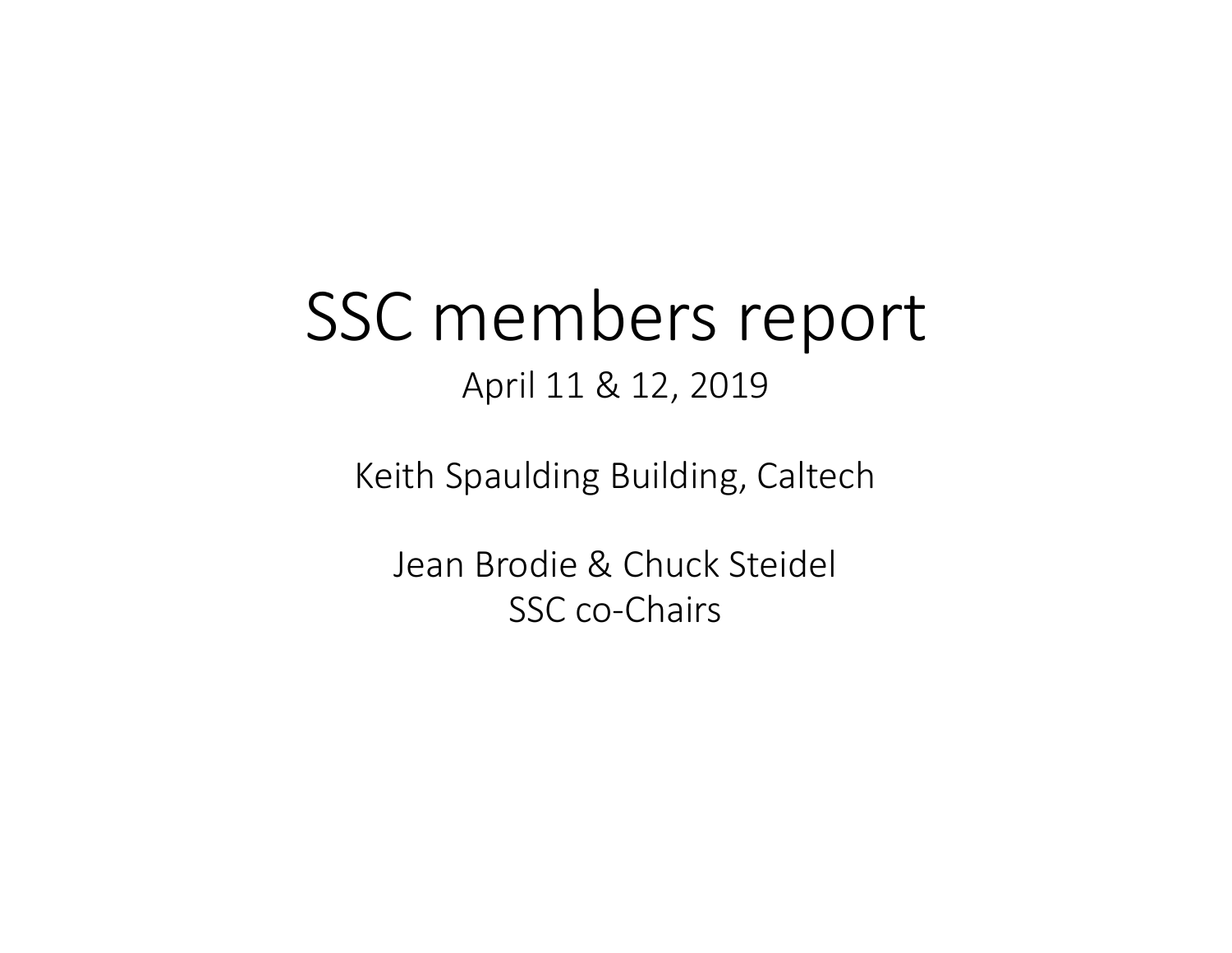#### Observatory Updates: Instrument + ToO + FY20

NIRSPEC post-upgrade: SPEC & SCAM detectors ongoing work to reduce noise issues; ongoing software issue with SCAM guiding: sometime bad nods

NIRC2 upgrade (March 2019): replaced L/M-band vortex coronagraph; added new K-band vortex coronagraph, new pupil mask & Wollaston prism (though half-wave plate not available yet)

OSIRIS post-upgrade: Imager is slightly vignetted by 1 or 3 TRICK dichroic; image sharpening has not worked on Imager or Spec since upgrade (problem now fixed) - all minor issues

KCWI: small leak in dewar, will have to ship to original vendor for re-design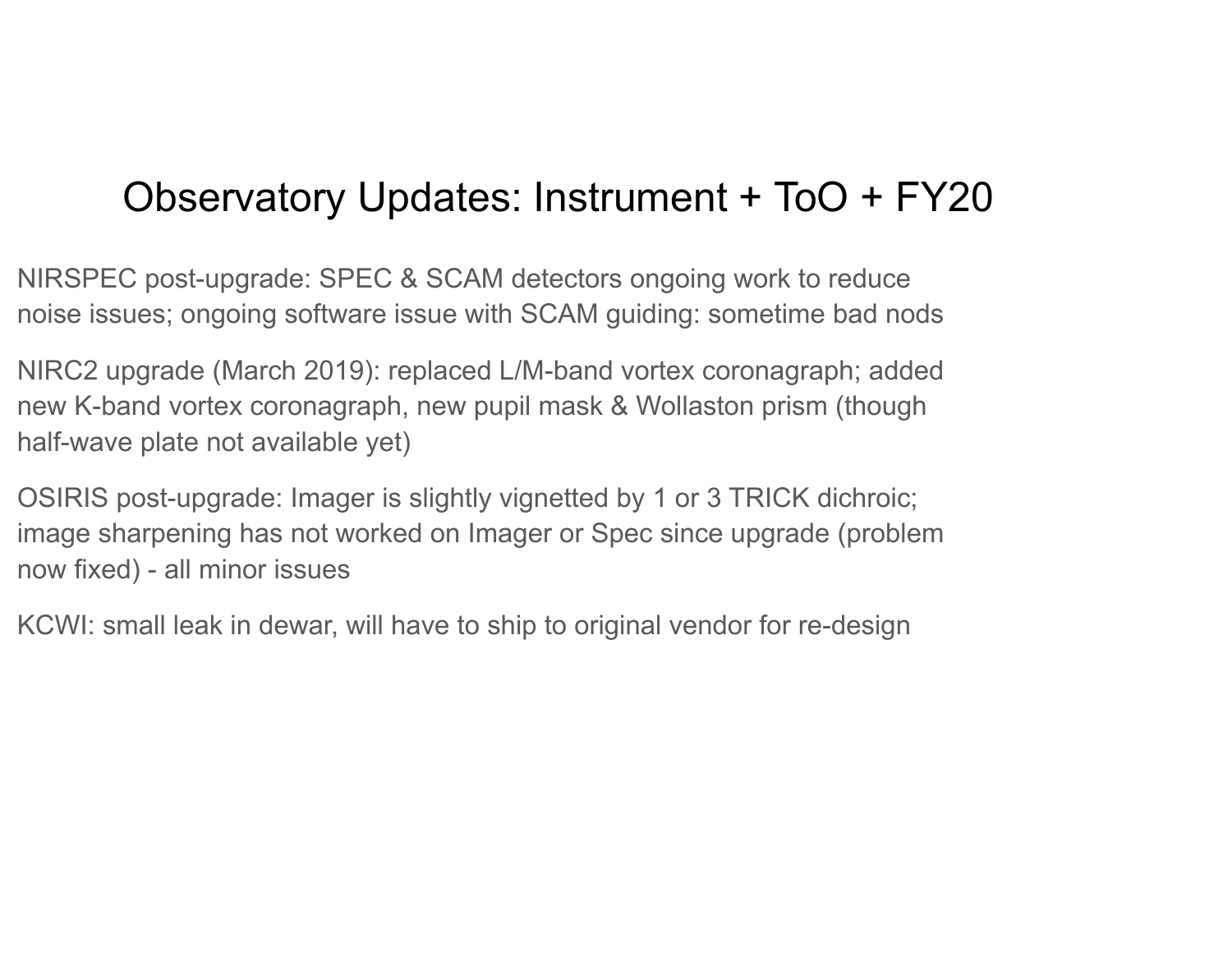#### Observatory Updates: Instrument + ToO + FY20 (con't)

SA: "Support Astronomer" is now "Staff Astronomer"

LIGO O3 run: 2 events (BH+BH) so far, so no Keck Partnership ToO triggered yet

FY20: start of Data Services Initiative (1.5 FTEs currently)

- DRP framework (how contributed pipelines should be built)
- DRP integration: PyPit
- KOA integration: real-time ingestion of pipeline results

 Community is building the pipelines, WMKO Is providing the framework External funding (e.g. NSF/NASA/private) would allow this process to go faster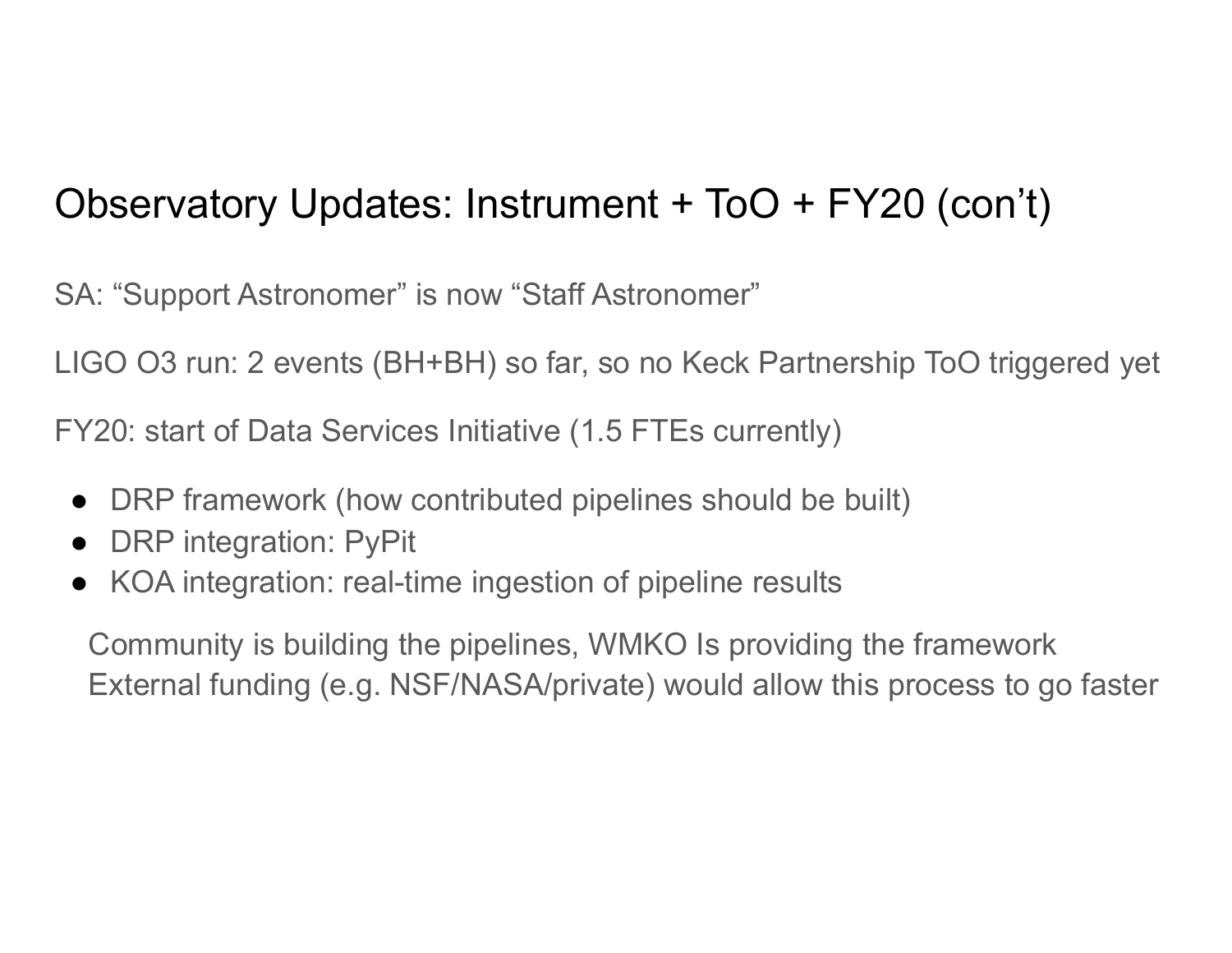### Update on proposal development process

- The discussion was meant to clarify the primary deliverables for white papers and Phase A proposals.
	- Is it worth matching these steps to their NASA analogs?
- Notional deliverables for completed white paper studies:
	- mature science case, conceptual design, notional budget and schedule to complete project
	- Phase A proposal (if warranted): 10 pages for instrument description and preliminary full scale budget, 1-2 pages for Phase A request (budget, schedule, deliverables, references)
- Notional deliverables at end of Phase A:
	- Is the request for WMKO money for further design or for crafting a proposal to a funding agency?
	- Concept design document
		- Science case
		- Instrument design, including requirements that flow down from science goals and digital models (e.g., CAD)
		- Observatory interfaces
		- DRP design
		- Management plan (team and work breakdown, risk assessment, cost breakdown, schedule) including Microsoft Project file
		- Funding plan, including which funding call, any cost sharing, and contingency
	- Where applicable identify the "threshold mission" and then reach goals.
	- Identify the strategic relevance, e.g., in the context of the 2016 Strategic Plan.
- At the end of the meeting, the SSC decided that the current call for proposals required only minor changes.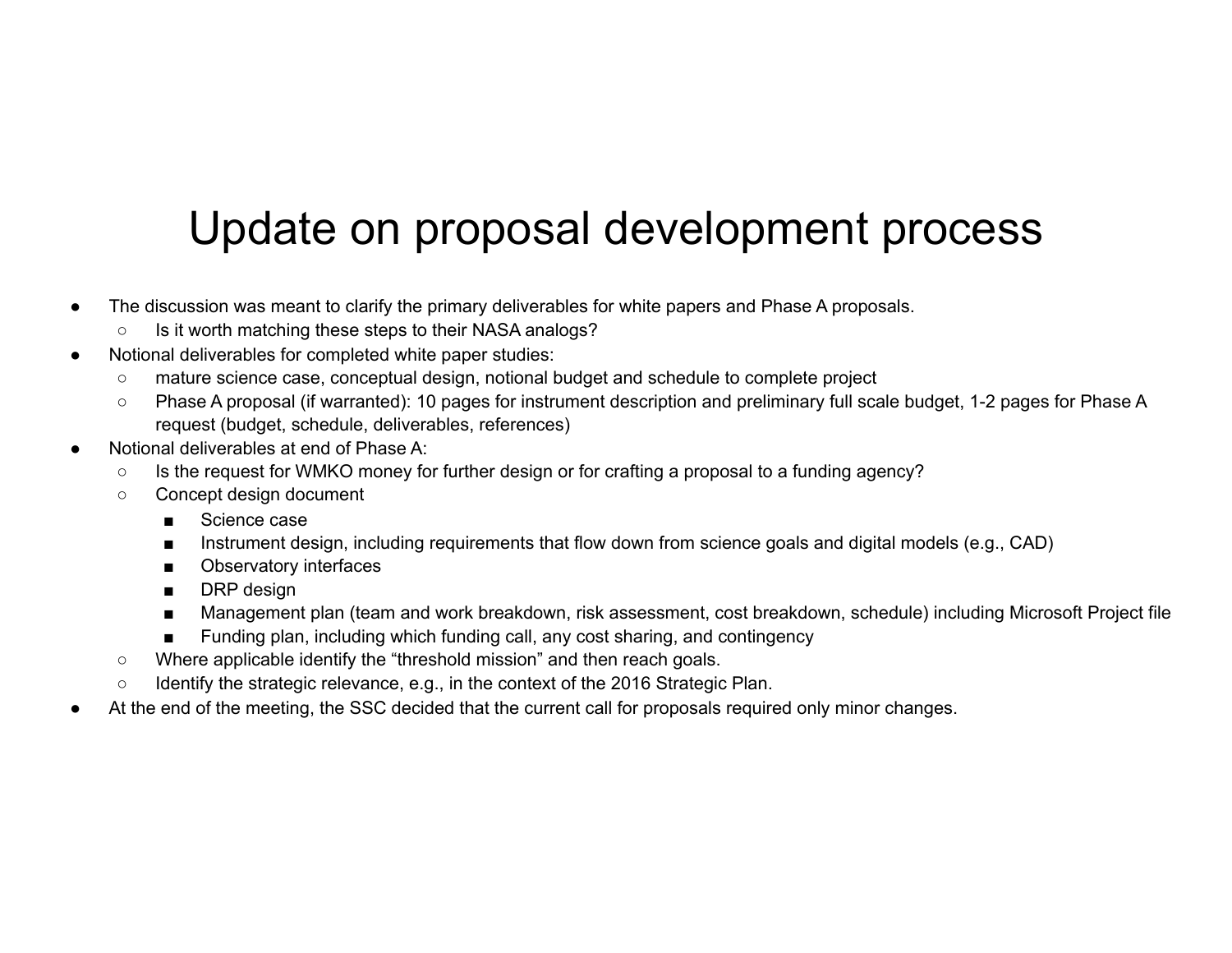### Liger Status and Cost Justification

- Liger MSRI-2 full instrument build pre-proposal submitted to NSF in March ○ Full proposal due August 2 if invited
- Continuing instrument design work and science case development
	- Includes purchasing some Liger components
- Liger duplicates the TMT-IRIS spectrograph design and leverages the design and cost maturity of IRIS, taking advantage of millions of \$ of development.
- Reduced Liger cost relative to IRIS due to much simpler ancillary subsystems
	- Much lighter Liger
	- Liger dewar does not rotate
	- Single Liger H4RG detector vs. 4 in IRIS
	- No on-instrument wavefront sensor for Liger
	- Simpler Liger dewar and electronics cooling systems
	- No Liger ADC
	- Liger adapting OSIRIS handling cart vs. a new system for IRIS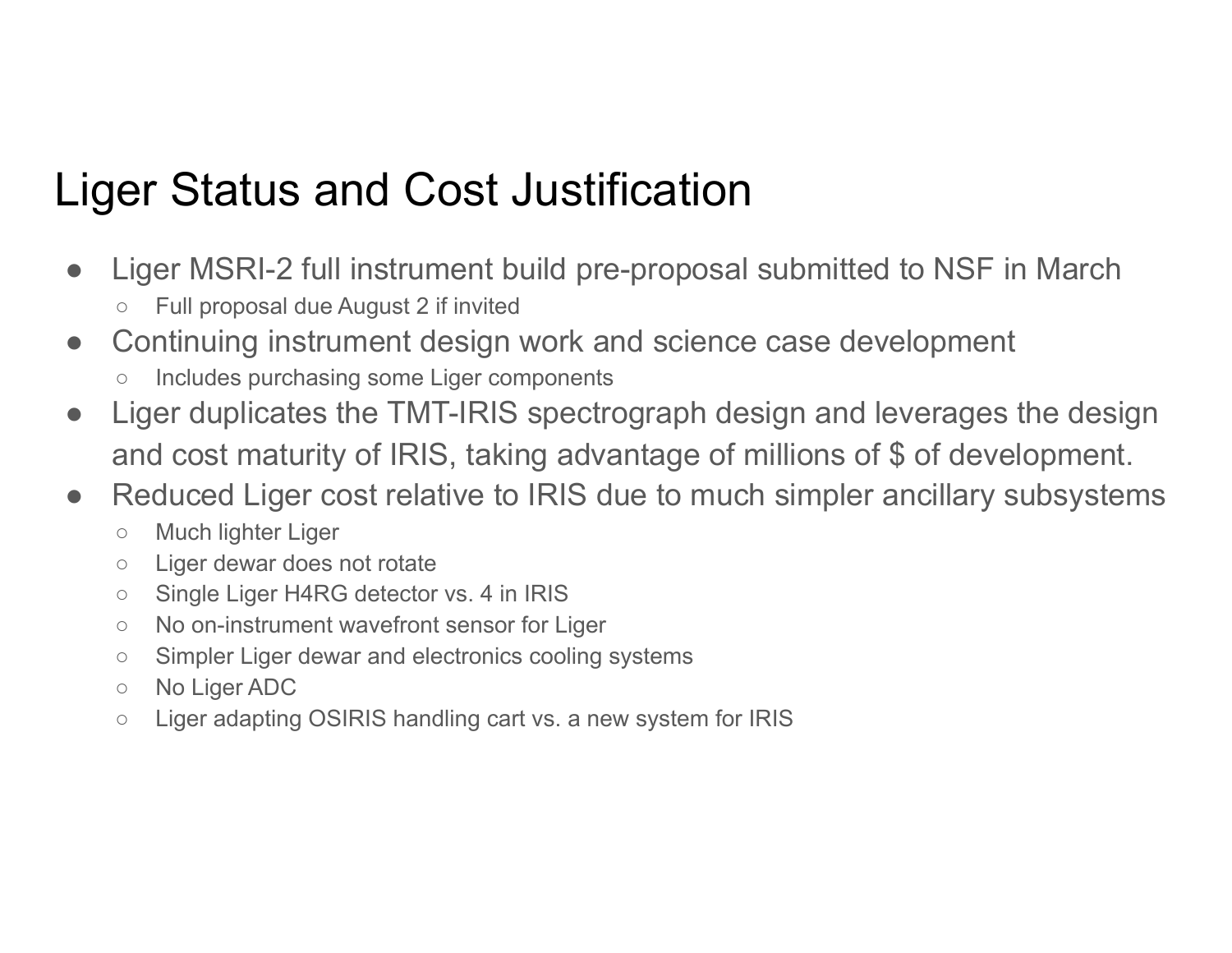### Liger Relevance to Keck Strategic Plan

- New instrument that takes advantage of large WMKO investment in AO + KAPA
- Keck strategic plan calls for a new AO IFS that goes below 1 micron, a capable AO imager, and to leverage the TMT IRIS design.
- Liger team has assessed relevance to 9 strategic plan science areas ranging from first-light galaxies to exoplanets.

| Science Topic / Instrument<br>Need       | NIR Imager   | NIR IFU | NIR Multi-<br>object IFU | Vis Imager   | Vis IFU      | L-band IFU | IR MKIDS | NIRC <sub>2</sub><br>Polarimeter |
|------------------------------------------|--------------|---------|--------------------------|--------------|--------------|------------|----------|----------------------------------|
| Dark Matter & Energy                     | x            | x       |                          | x            | $\mathbf{x}$ |            |          |                                  |
| <b>First Light Galaxies</b>              | x            | x       |                          | x            | $\mathbf x$  |            |          |                                  |
| High-z Galaxies & AGN                    | x            | x       | $\mathbf x$              | x            | $\mathbf x$  |            |          | x                                |
| Nearby Galaxies                          | x            | x       |                          | x            | x            |            |          |                                  |
| Super Massive Black Holes                | $\mathbf{x}$ | x       |                          | $\mathbf{x}$ | $\mathbf{x}$ |            |          |                                  |
| Stellar Populations in MW                | x            | x       | $\mathbf x$              | x            | x            |            |          |                                  |
| & Local Group Galaxies                   |              |         |                          |              |              |            |          |                                  |
| Galactic Center                          | x            | x       | x                        |              |              | x          |          |                                  |
| Time Domain Astronomy                    | $\mathbf{x}$ | x       |                          | x            | x            |            | x        |                                  |
| Star Formation & Stellar<br>Astrophysics | x            | x       | x                        | x            | x            | x          |          | x                                |
| Exoplanets                               | x.           | x       |                          | X.           | x            | x          | x        | x                                |
| Solar System                             | x            | x       |                          | x            | x            | x          | x        | $\mathbf{x}$                     |

- This is an immensely better OSIRIS but not really something new.
- No "killer app" identified though: A full proposal should highlight key science advances
- Liger + SCALES could replace most NIRC2 capabilities, potentially allowing its retirement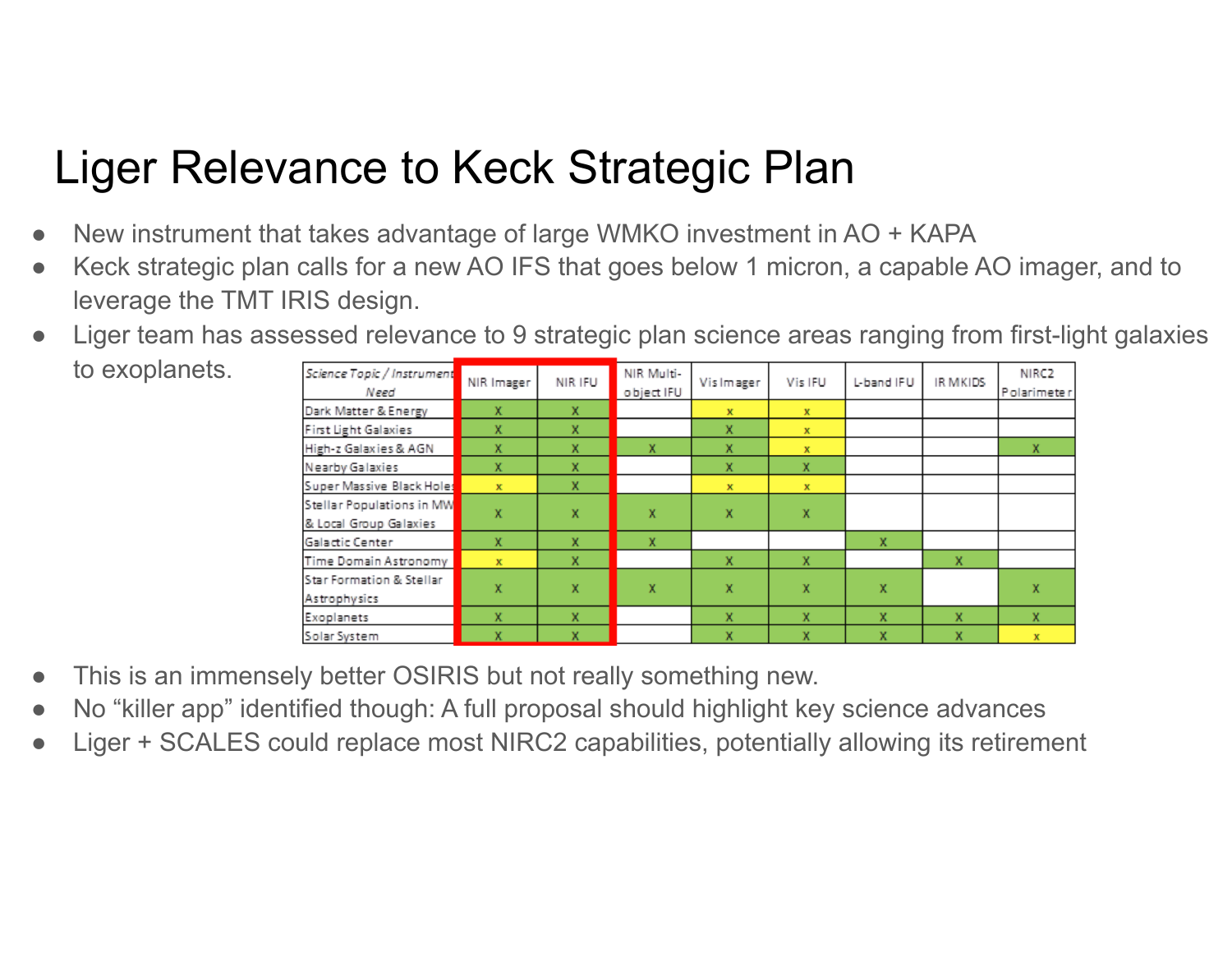### NIRSPEC laser frequency comb

- Science goals: planets around young and cool stars, planets in binary systems, brown dwarf masses
- Competition/collaboration underway: Subaru/IRD, CFHT/Spirou, Calar Alto/CARMENES, Palomar/PARVI, Keck/NIRSPEC, Keck/HISPEC (future)
- NIRSPEC+LFC provides fast-track to NIR PRV\* for Keck community, and it's a stepping stone to HISPEC.
- NIRSPEC bench needs temperature stability of 3-10 mK (currently stable to 10-15 mK)
- Plan has commissioning + science start in 2021A (quite fast, though many aspects have already been done before by this team)

\* near infrared precision radial velocity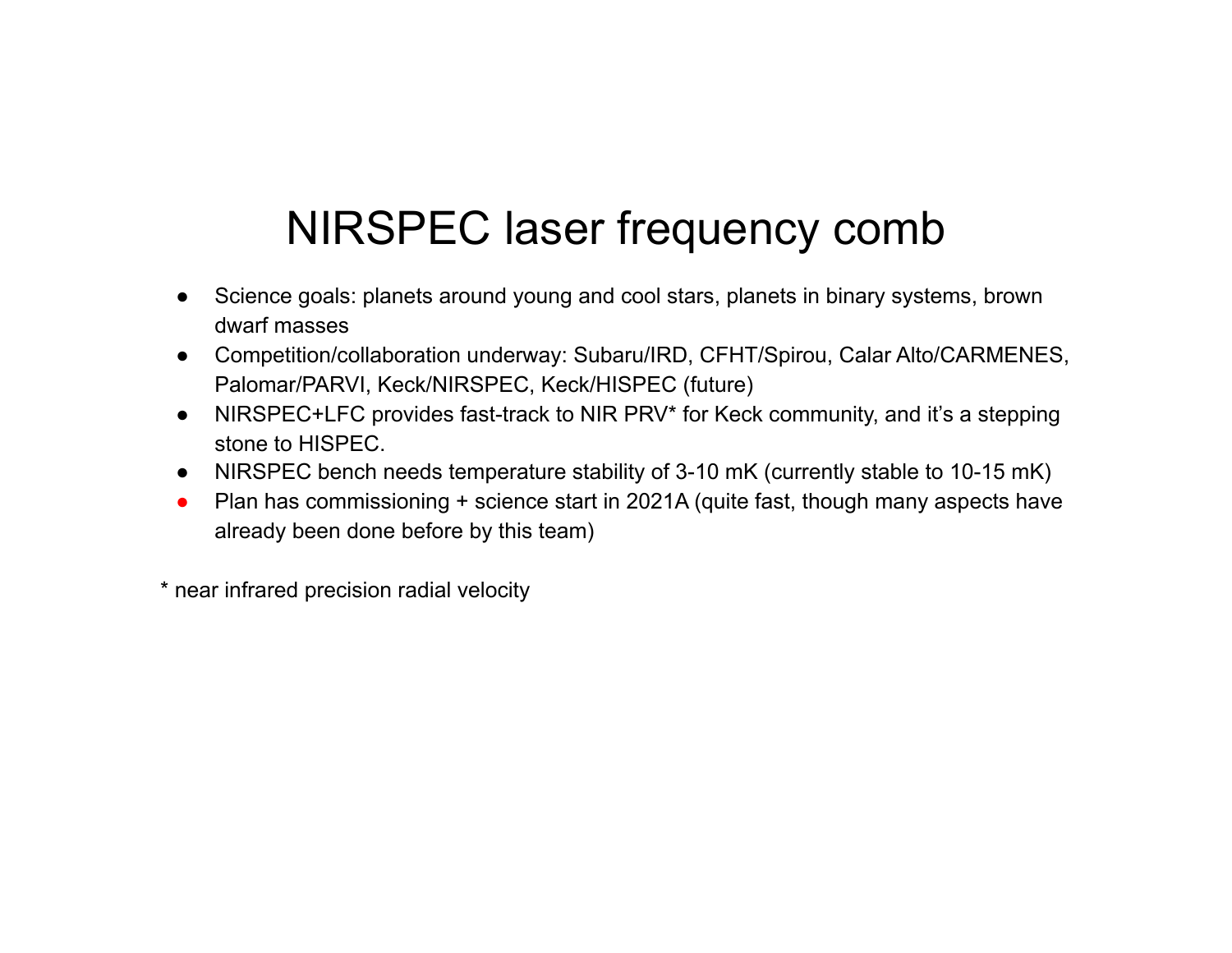#### Tech demonstrator capabilities

- Example: pyramid wavefront sensor. Some instrument team members are requesting to use these demonstrators through their respective TACs
- There is concern that such allocations could cause unanticipated burden on WMKO resources.
- WMKO has no resources to support demonstrators for open use.
- Sometimes the demonstrator team requests time to supplement engineering time, which is valuable for completing the commissioning+characterization. In such cases, WMKO needs to be consulted early in the proposal process and reserves the right to disallow time allocations if it cannot support them.
- There is a distinction between tech demonstrators and instruments intended to be facilitized. In particular, instruments intended to be facilitized should be given sufficient engineering time without having to resort to TACs.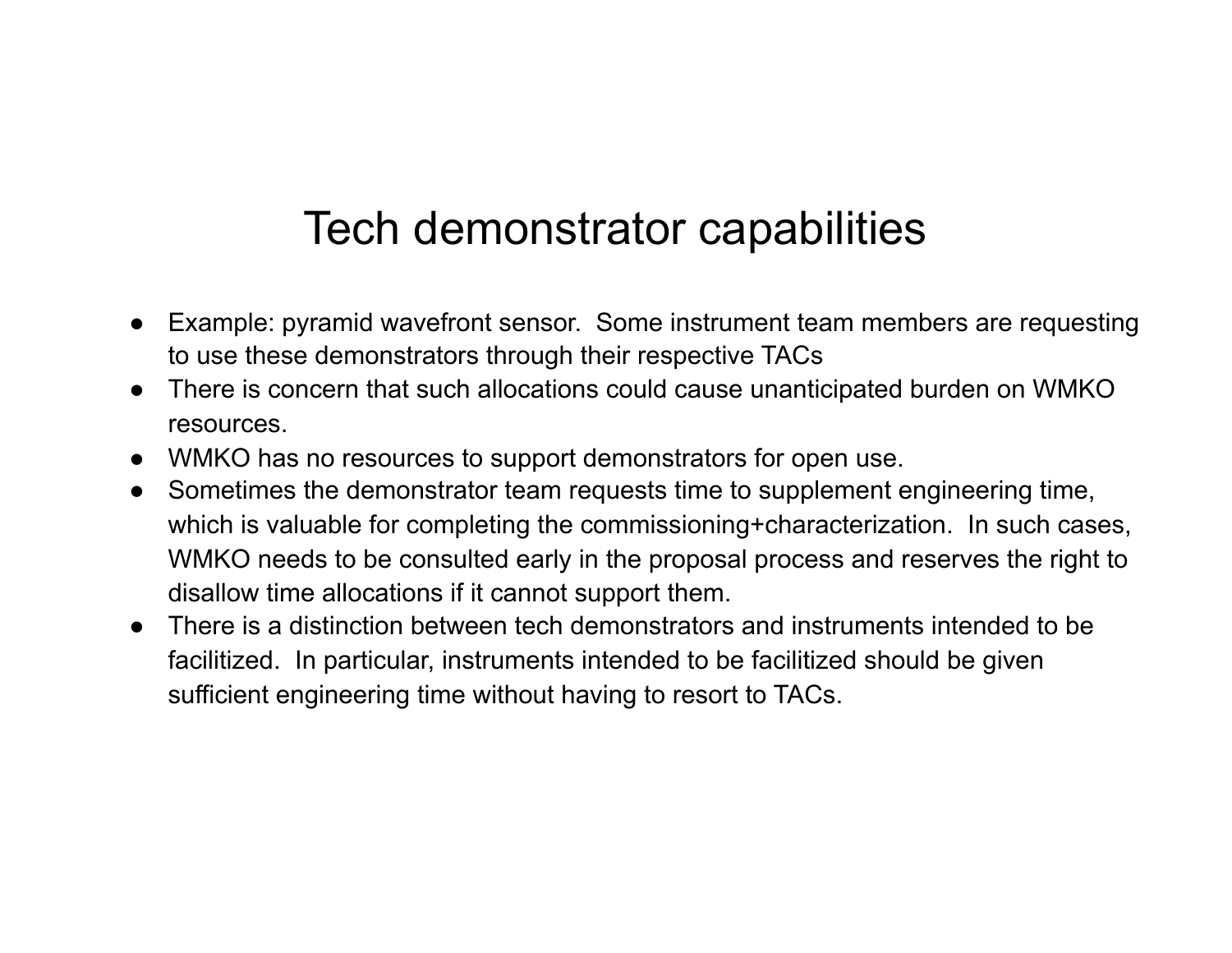### AAS in Honolulu, 5-9 Jan 2020

- For the purposes of larger community engagement, should Keck or Maunakea Observatories in general have a presence at AAS. "Presence" could mean
	- splinter session
	- town hall
	- exhibit booth
- Possible Keck messages:
	- community access for time (via NASA)
		- 60% of Keck papers (1st or 2nd author) led by astronomers outside the main Keck institutions
	- availability of KOA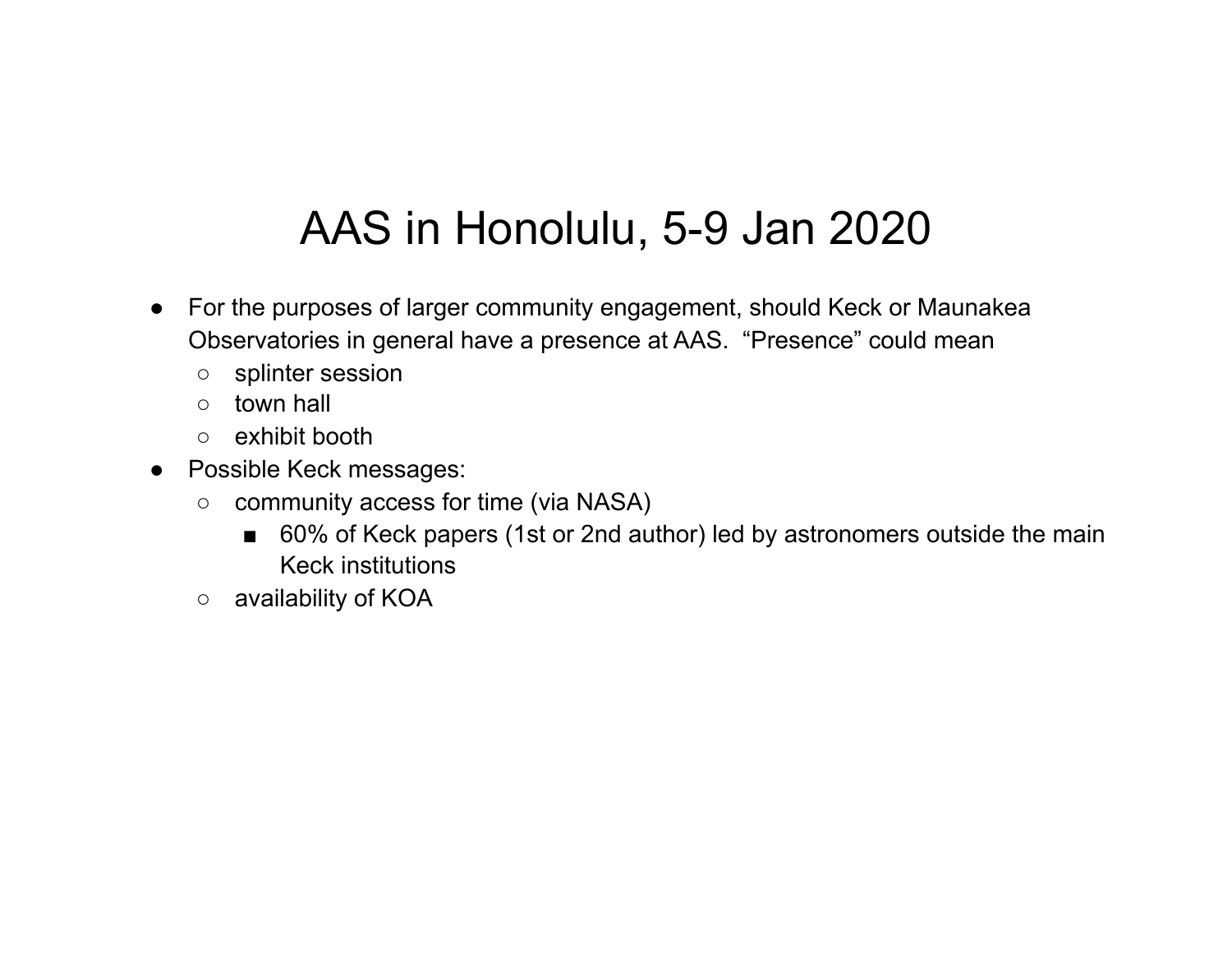### Remote observing policy update

- New remote observing policy available
- New site requirements, which do not include ISDN
- No more eavesdrop mode
- Zoom is the new videoconference software
- Remote observing contact is Josh Walawender
- Observing "from your kitchen" is prohibited for good reasons. Remote observing must be from an approved site.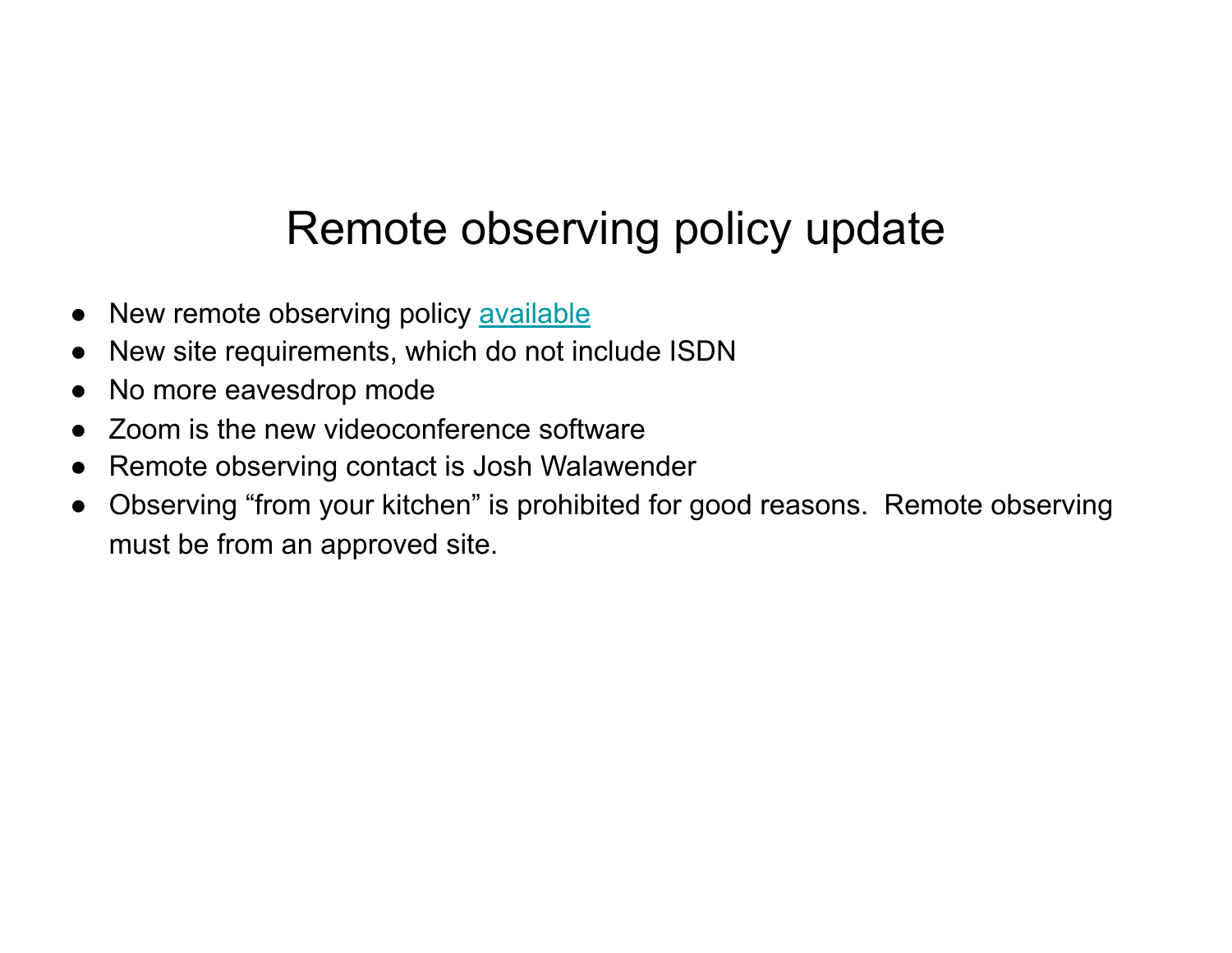## FOBOS update – Part 1/2

- FOBOS would provide high-sensitivity (<25 mag) in the 310-1000 nm range with wide FOV (goal of 20 arcmin diameter) with 1800 fibers, addressing several themes: Dark Energy, Galaxy formation, Local Group Assembly. Suitable for target densities of 6/arcmin^2. Possible future upgrade path to deployable IFUs, GLAO compatibility, etc.
- MSRI step-1 submitted to NSF on Feb/19 (\$2.5M) Waiting for NSF status. Step-2 proposal due May/20.
- Since step-1 submission, the team has been working on an improved design, developing a detailed schedule and science work-packages. The budget for the work under the design proposal has increased by 30% over the step-1 pre-proposal.
- Based on discussions with WMKO, FOBOS would be fixed on the Keck-2 Nasmyth deck It cannot go to Keck-1 because K1DM3 has limited FOV.
- The ADC (Atmospheric Dispersion Corrector) would be located at the Nasmyth port and connects to the Starbugs Fiber Positioners, providing flexible multiplexing.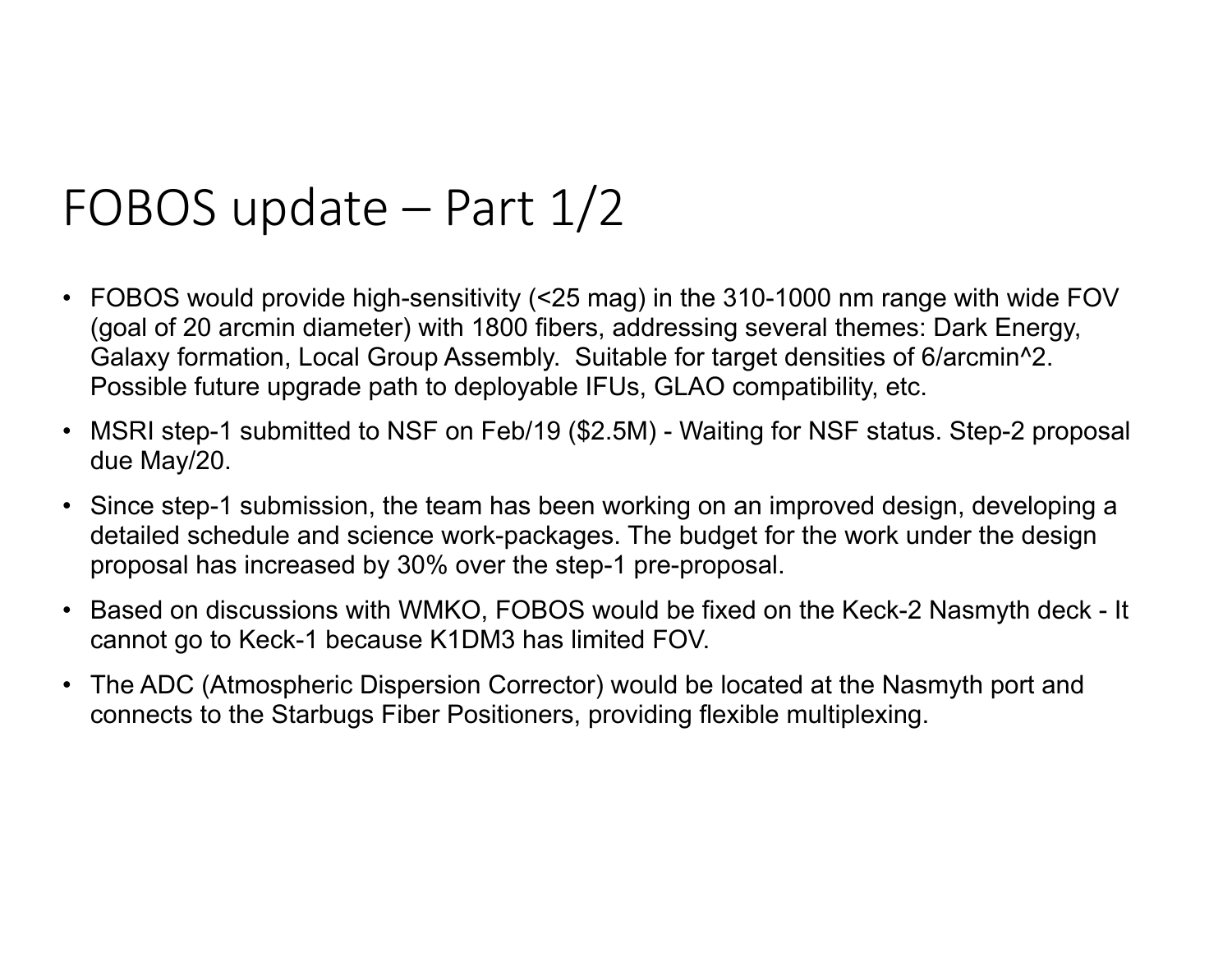# FOBOS update – Part 2/2

- At the frontend of each fiber, the lenslet coupling optics alignment is a critical design, and represents a major development risk.
- Optical and spectrograph designs are now being optimized, and project risks have been identified (e.g., alignments, calibrations, schedule delays).
- FOBOS will employ Fuse-Silica-Etched (FSE) gratings that provide high efficiency (up to 80%). Full instrument throughput estimates range from 40 to 60%, where the difference between those two number depends heavily on the performance of gradient-coated CCDs currently under development.
- The team (e.g., PI, Project/Instrument scientists, Engineer) has experience on the MaNGA project to map nearby galaxies and SDSS, Apogee.
- Why FOBOS is less expensive than TMT Fiber-WFOS? savings on international partnerships (5-10% savings), and simpler build schedule (30% savings).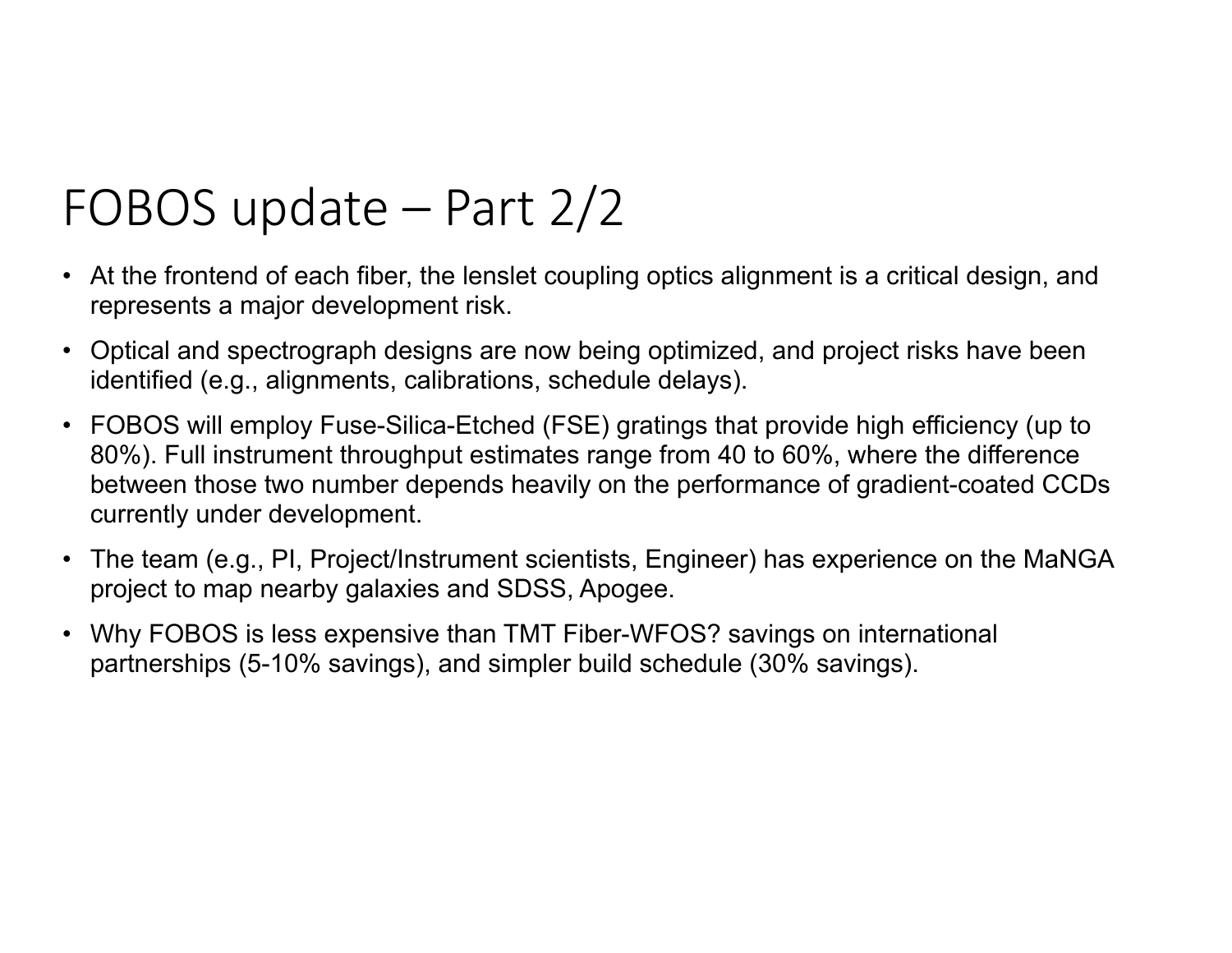#### White Paper / Phase A Call Scheduled to be Issued

- For 2019 WMKO white paper call, total funding available will be \$125K
- For Phase A studies, \$250K is budgeted
- Recommended changes to the proposal call relative to the 2018 call:
	- Require reporting to WMKO one year after project funding is received, and presentation to SSC
- Issues to consider for the call:
	- Should the call highlight specific instrument needs or science capabilities that the community might otherwise not be thinking about?
	- LRIS is aging: should we be considering a new optical spectrograph, e.g. LRIS2? How to encourage instrument builders to build workhorse facility instruments that are not necessarily technically innovative or glamorous projects?
- Broader discussion of instrument suite planning that arose in the discussion:
	- Review of data on older instruments with respect to productivity and demand.
	- Need to consider KI/KII instrument balance and possible KI/KII instrument swaps.
	- Need to consider WMKO's ability to support a growing instrument suite.
	- Need to consider whether core capabilities should eventually be retired after new similar capabilities are online, even if the new instruments are not full replacements (e.g., HIRES -> KPF? DEIMOS -> FOBOS?).